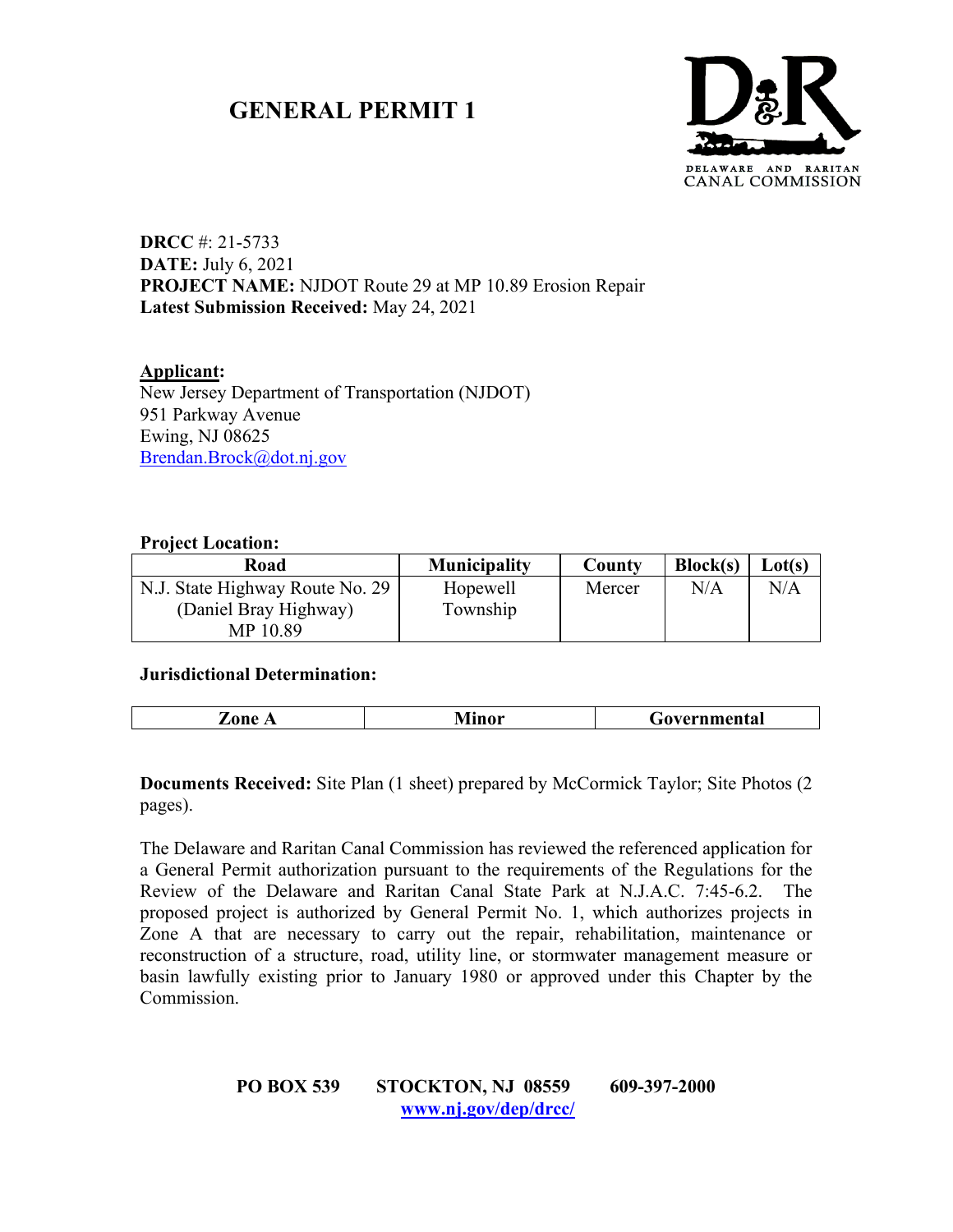# **DRCC** #: 21-5733 **DATE:** July 6, 2021 **PROJECT NAME:** NJDOT Route 29 at MP 10.89 Erosion Repair

The project authorized under this general permit shall not be put to any use other than as specified in any approval authorizing its original construction. Projects authorized under the general permit shall not visibly change, expand, widen or deepen the feature, and shall not deviate from any plans of any prior project approvals, except for minor deviations due to changes in materials or construction techniques. Any such deviations must be shown as necessary to fulfill the purpose of the proposed project and must be consistent with the Master Plan.

**Description of the authorized project:** The project area is a portion of N.J. Highway Route No. 29 (Route 29) at milepost 10.89 in Hopewell Township, Mercer County, within Commission Review Zone A, the Delaware and Raritan Canal Historic District, and the Delaware River Scenic Byway.



The project site is located on the southbound lane of Route 29 across from Maddock Road.

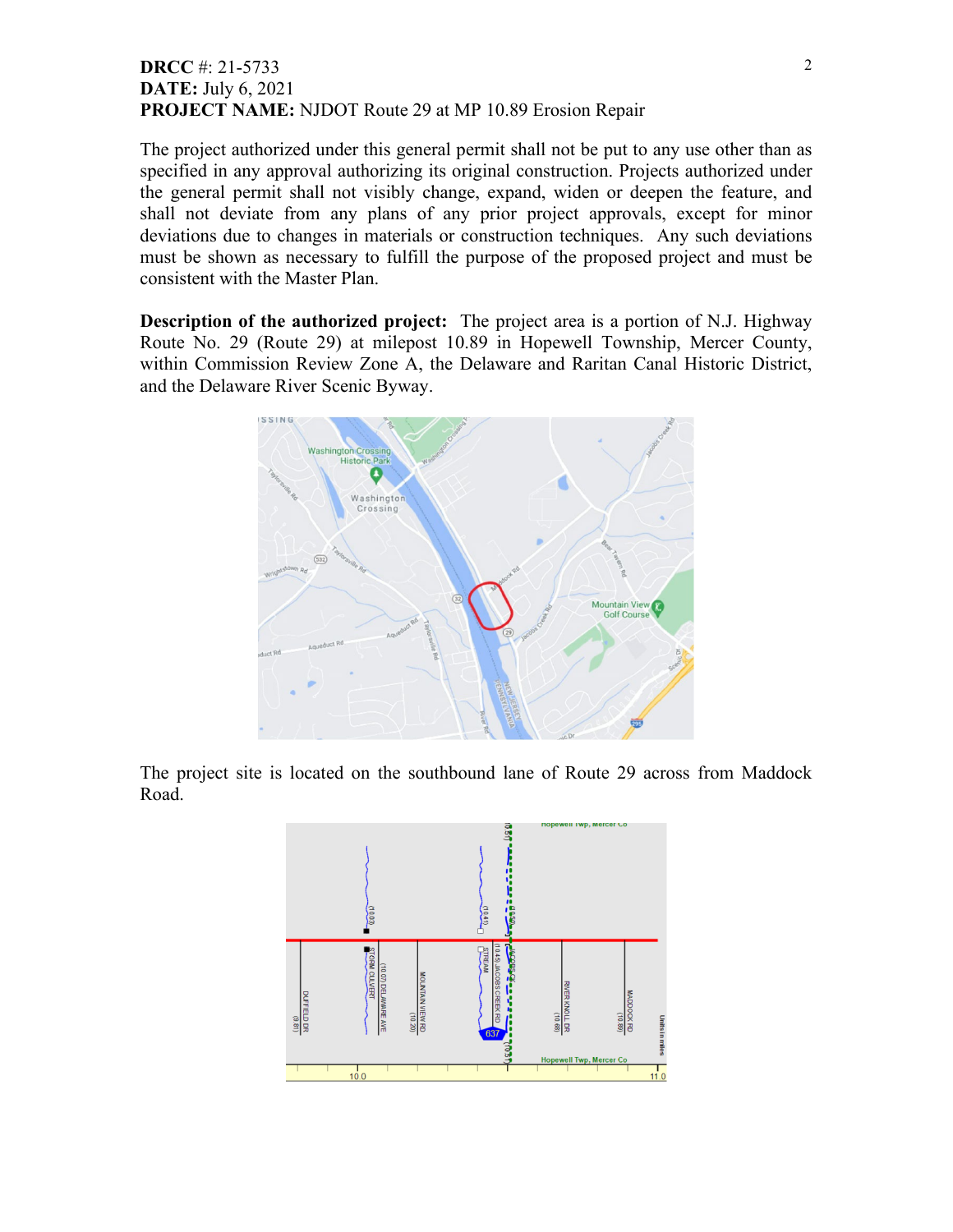# **DRCC** #: 21-5733 **DATE:** July 6, 2021 **PROJECT NAME:** NJDOT Route 29 at MP 10.89 Erosion Repair

The project will address erosion and deteriorating asphalt along approximately 25 feet of shoulder of Route 29 southbound. Eroded pavement surrounding an existing inlet will be removed and replaced with a base course of 8-inch-thick, dense-graded aggregate, a base course of 6-inch-thick hot mix asphalt (HMA), and a two-inch-thick surface course of HMA. A bituminous curb will be installed along the west side of the inlet. During construction, a silt fence will be installed between the guardrail and the adjacent Delaware and Raritan Canal State Park.

**Permit Conditions:** The project allowed by this authorization shall comply with the following conditions. Failure to comply with these conditions shall constitute a violation of the "Delaware and Raritan Canal State Park Law of 1974" (N.J.S.A. 13:13A-1 et seq.).

- 1. This authorization is valid for five years from the date of this letter unless more stringent standards are adopted by rules prior to this date.
- 2. The project as described shall be constructed and/or executed in conformity with the application.
- 3. No change in plans or specifications shall be made except with prior written permission from the Commission.
- 4. The permittee shall allow the Commission the right to inspect the construction site and shall provide the Commission with written notification seven days prior to the start of the authorized work.
- 5. A complete, legible copy of this permit shall be kept at the work site and shall be exhibited upon request of any person.
- 6. The issuance of this permit shall not be deemed to affect in any way other actions by the Commission on any future application.
- 7. The Delaware and Raritan Canal is used as a raw water source for several water companies downstream, and as such, water quality and flow shall be maintained.
- 8. If work in the canal is required, the NJDOT shall following any recommendation by the New Jersey Water Supply Authority (NJSWA) that such work shall be conducted during times of low flow through the canal.
- 9. During the work, the contractor shall ensure that no debris, soil or vegetation from the work shall fall, drop, be placed or dumped in the canal. The applicant shall ensure that a boom or other method is employed to contain any debris in the canal and remove any debris from the water.
- 10. It shall be the contractor's responsibility to ensure that all debris caused by the work is removed from the canal.
- 11. The contractor shall not pierce or puncture the clay liner or the bed of the canal.
- 12. The NJDOT shall periodically inform and update the NJSWA on the status of the work schedule for the project.
- 13. Access to the canal, towpath and adjacent NJSWA buildings for NJWSA personnel shall be maintained.
- 14. Any damage to the canal caused by the contractor or any subcontractor shall be repaired to the satisfaction of the NJSWA.
- 15. The NJDOT shall obtain a Special Use Permit from the Superintendent of the Delaware and Raritan Canal State Park.